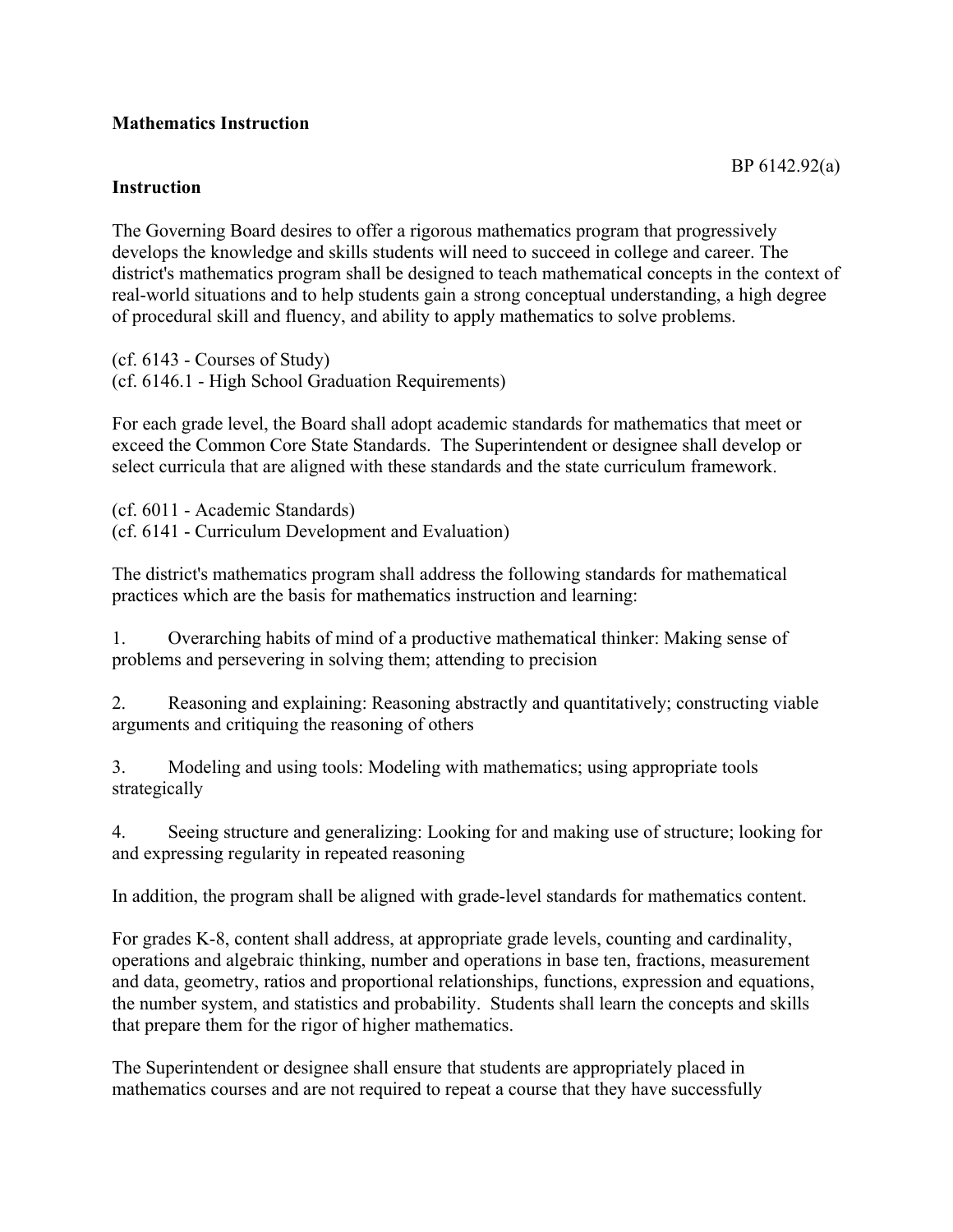completed in an earlier grade level. Placement decisions shall be based on consistent protocols and multiple academic measures.

(cf.6512.1 - Placement in Mathematics Courses)

The Superintendent or designee shall ensure that certificated staff have opportunities to participate in professional development activities designed to increase their knowledge and skills in effective mathematics teaching practices.

(cf. 4131 - Staff Development) (cf. 4331 - Staff Development)

The Superintendent or designee shall ensure that students have access to sufficient instructional materials, including manipulatives and technology, to support a balanced, standards-aligned mathematics program.

(cf. 0440 - District Technology Plan) (cf. 1312.2 - Complaints Concerning Instructional Materials) (cf. 1312.4 - Williams Uniform Complaint Procedures) (cf. 6161.1 - Selection and Evaluation of Instructional Materials) (cf. 6161.11 - Supplementary Instructional Materials) (cf. 6163.1 - Library Media Centers)

The Superintendent or designee shall provide the Board with data from state and district mathematics assessments and program evaluations to enable the Board to monitor program effectiveness.

(cf. 0460 - Local Control and Accountability Plan)

(cf. 0500 - Accountability)

(cf. 6162.5 - Student Assessment)

(cf. 6162.51 - State Academic Achievement Tests)

(cf. 6190 - Evaluation of the Instructional Program)

Legal Reference: EDUCATION CODE 51210 Areas of study, grades 1-6 51220 Areas of study, grades 7-12 51224.5 Algebra in course of study for grades 7-12 51224.7 California Mathematics Placement Act of 2015 51225.3 High school graduation requirements 51284 Financial literacy 60605 State-adopted content and performance standards in core curricular areas 60605.8 Common Core standards